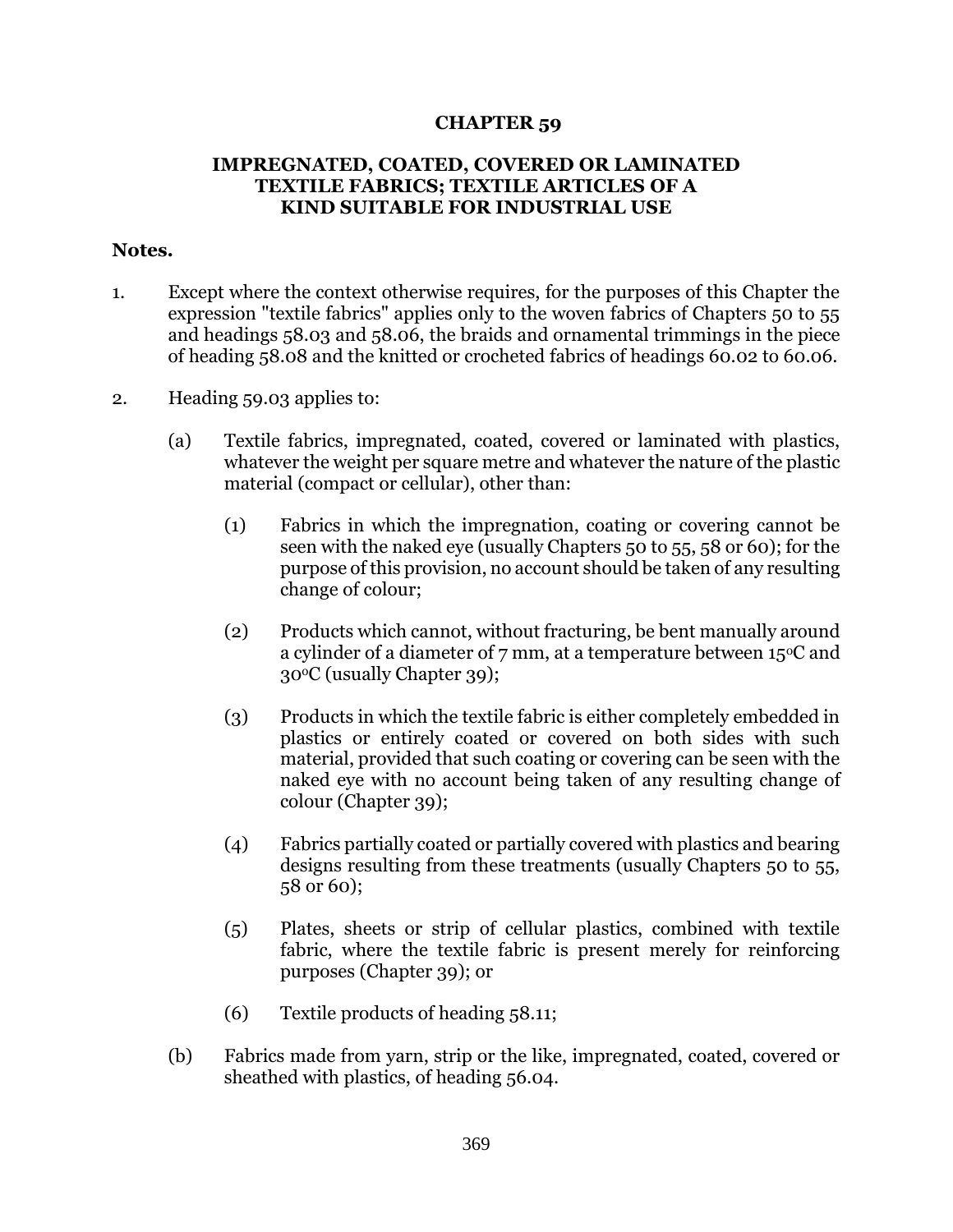3. For the purposes of heading 59.05, the expression "textile wall coverings" applies to products in rolls, of a width of not less than 45 cm, suitable for wall or ceiling decoration, consisting of a textile surface which has been fixed on a backing or has been treated on the back (impregnated or coated to permit pasting).

This heading does not, however, apply to wall coverings consisting of textile flock or dust fixed directly on a backing of paper (heading 48.14) or on a textile backing (generally heading 59.07).

- 4. For the purposes of heading 59.06, the expression "rubberised textile fabrics" means:
	- (a) Textile fabrics impregnated, coated, covered or laminated with rubber,
		- (i) Weighing not more than 1,500 g/m<sup>2</sup>; or
		- (ii) Weighing more than 1,500  $g/m^2$  and containing more than 50% by weight of textile material;
	- (b) Fabrics made from yarn, strip or the like, impregnated, coated, covered or sheathed with rubber, of heading 56.04; and
	- (c) Fabrics composed of parallel textile yarns agglomerated with rubber, irrespective of their weight per square metre.

This heading does not, however, apply to plates, sheets or strip of cellular rubber, combined with textile fabric, where the textile fabric is present merely for reinforcing purposes (Chapter 40), or textile products of heading 58.11.

- 5. Heading 59.07 does not apply to:
	- (a) Fabrics in which the impregnation, coating or covering cannot be seen with the naked eye (usually Chapters 50 to 55, 58 or 60); for the purpose of this provision, no account should be taken of any resulting change of colour;
	- (b) Fabrics painted with designs (other than painted canvas being theatrical scenery, studio back-cloths or the like);
	- (c) Fabrics partially covered with flock, dust, powdered cork or the like and bearing designs resulting from these treatments; however, imitation pile fabrics remain classified in this heading;
	- (d) Fabrics finished with normal dressings having a basis of amylaceous or similar substances;
	- (e) Wood veneered on a backing of textile fabrics (heading 44.08);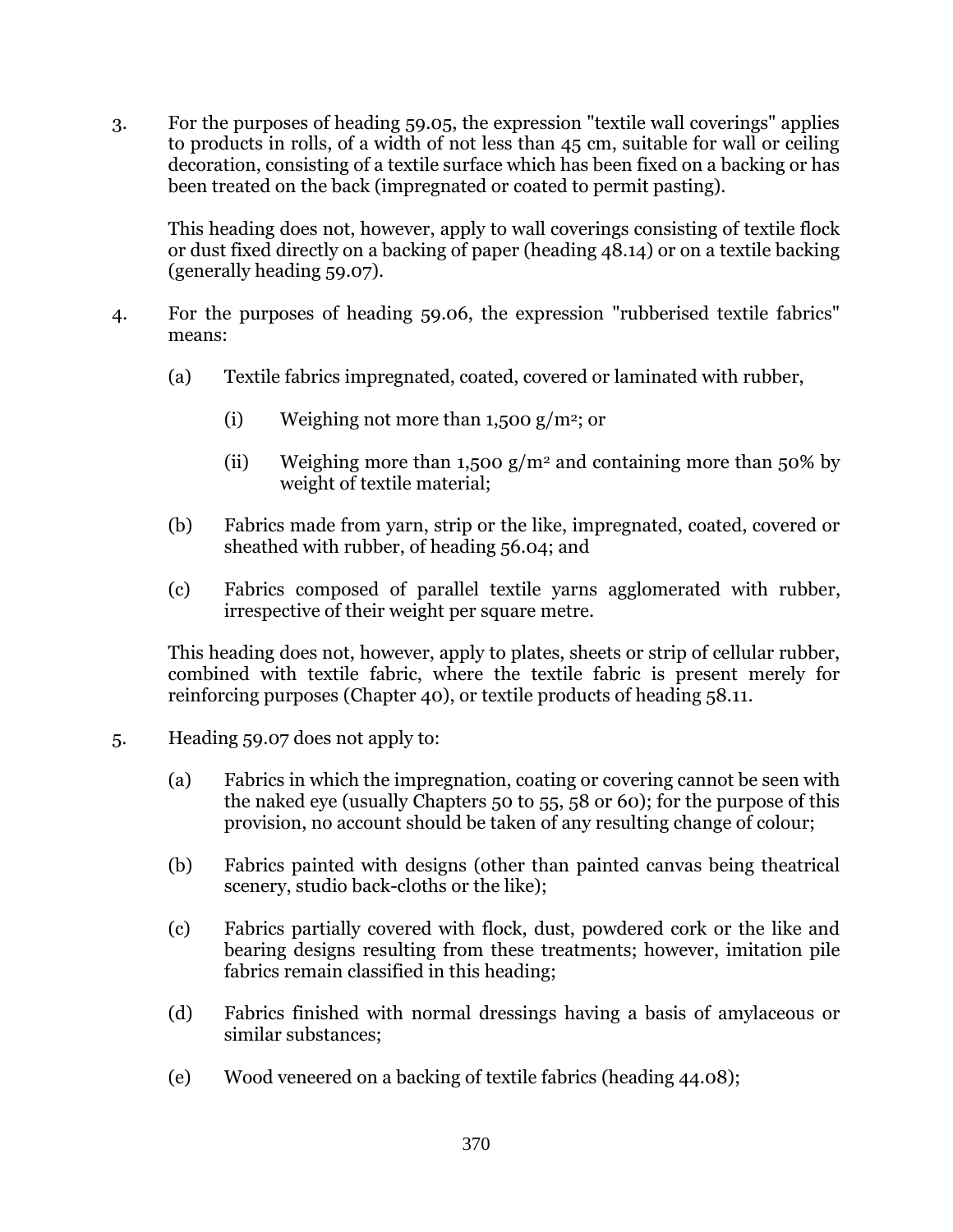- (f) Natural or artificial abrasive powder or grain, on a backing of textile fabrics (heading 68.05);
- (g) Agglomerated or reconstituted mica, on a backing of textile fabrics (heading 68.14); or
- (h) Metal foil on a backing of textile fabrics (generally Section XIV or XV).
- 6. Heading 59.10 does not apply to:
	- (a) Transmission or conveyor belting, of textile material, of a thickness of less than 3 mm; or
	- (b) Transmission or conveyor belts or belting of textile fabric impregnated, coated, covered or laminated with rubber or made from textile yarn or cord impregnated, coated, covered or sheathed with rubber (heading 40.10).
	- 7. Heading 59.11 applies to the following goods, which do not fall in any other heading of Section XI:
		- (a) Textile products in the piece, cut to length or simply cut to rectangular (including square) shape (other than those having the character of the products of headings 59.08 to 59.10), the following only:
			- (i) Textile fabrics, felt and felt-lined woven fabrics, coated, covered or laminated with rubber, leather or other material, of a kind used for card clothing, and similar fabrics of a kind used for other technical purposes, including narrow fabrics made of velvet impregnated with rubber, for covering weaving spindles (weaving beams);
			- (ii) Bolting cloth;
			- (iii) Straining cloth of a kind used in oil presses or the like, of textile material or of human hair;
			- (iv) Flat woven textile fabrics with multiple warp or weft, whether or not felted, impregnated or coated, of a kind used in machinery or for other technical purposes;
			- (v) Textile fabrics reinforced with metal, of a kind used for technical purposes;
			- (vi) Cords, braids and the like, whether or not coated, impregnated or reinforced with metal, of a kind used in industry as packing or lubricating materials;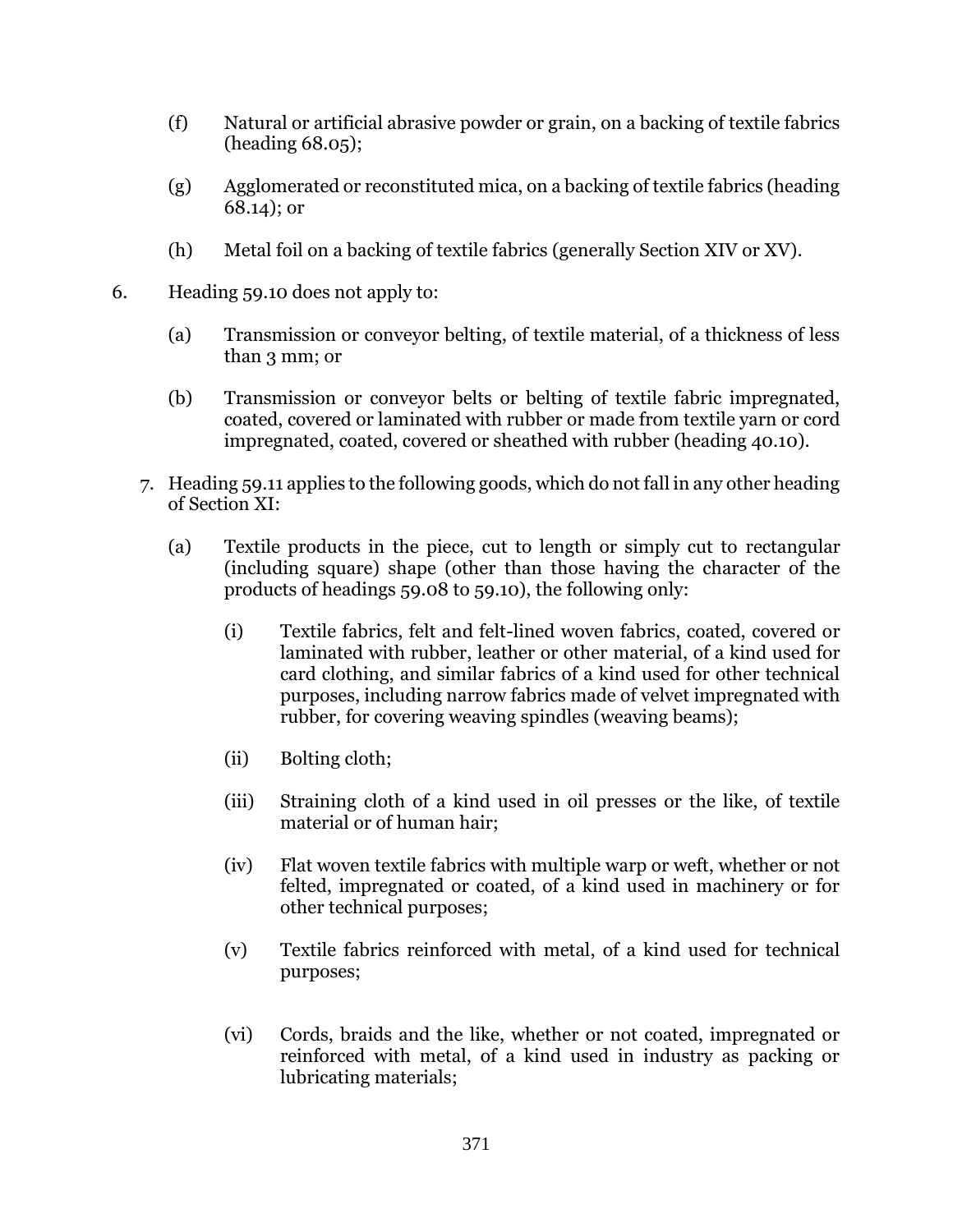(b) Textile articles (other than those of headings 59.08 to 59.10) of a kind used for technical purposes (for example, textile fabrics and felts, endless or fitted with linking devices, of a kind used in paper-making or similar machines (for example, for pulp or asbestos-cement), gaskets, washers, polishing discs and other machinery parts).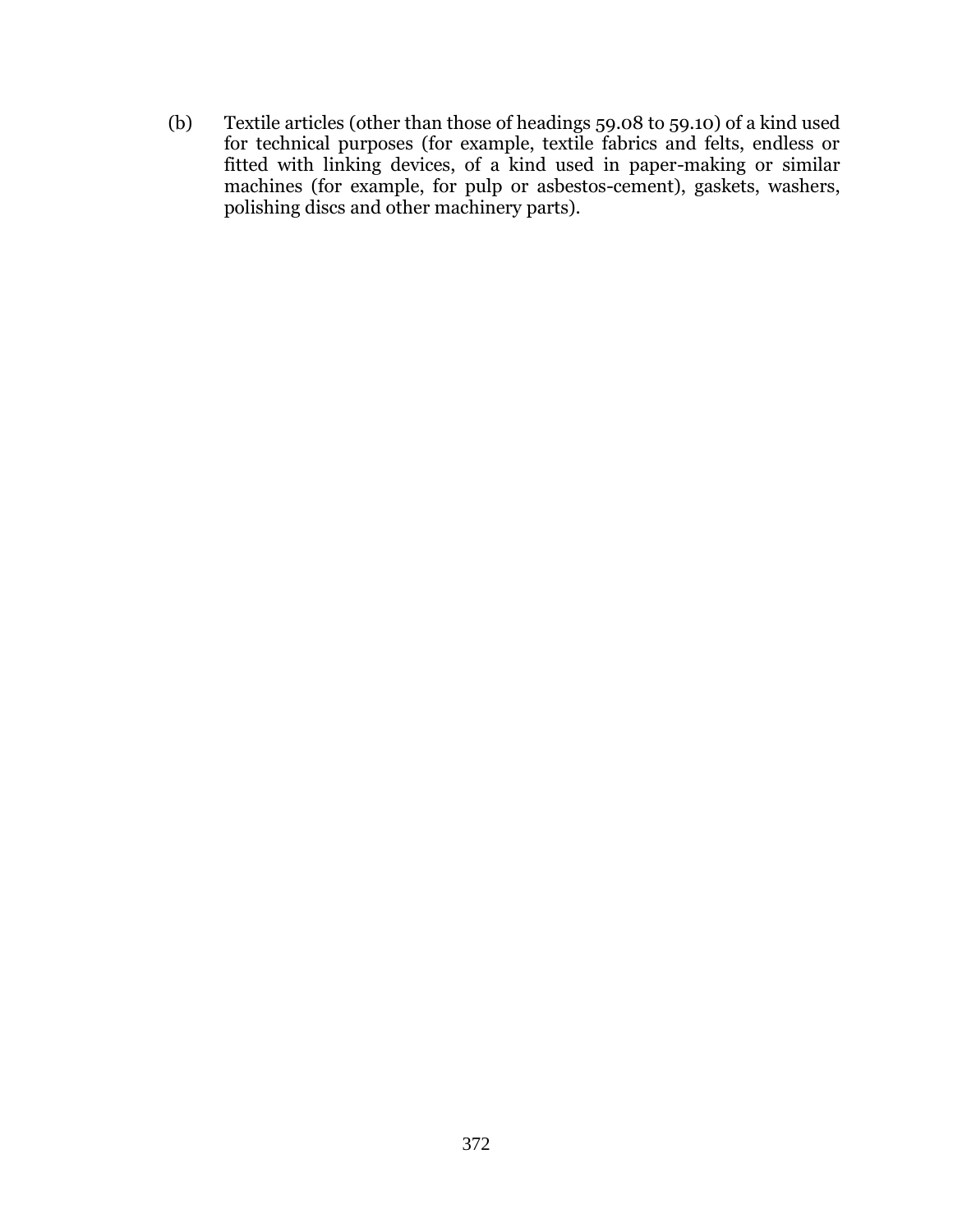| <b>HS</b> | <b>CET</b> | PR1 | <b>DESCRIPTION OF GOODS</b>                                                                                                                                                                                                                                | <b>DUTY</b><br><b>RATE</b> | <b>UNIT</b>             | <b>SITC</b><br><b>REV4</b> |
|-----------|------------|-----|------------------------------------------------------------------------------------------------------------------------------------------------------------------------------------------------------------------------------------------------------------|----------------------------|-------------------------|----------------------------|
| 59.01     |            |     | Textile fabrics coated with gum or amylaceous<br>substances, of a kind used for the outer covers of<br>books or the like; tracing cloth; prepared painting<br>canvas; buckram and similar stiffened textile<br>fabrics of a kind used for hat foundations. |                            |                         |                            |
| 5901.10   | 00         |     | - Textile fabrics coated with gum or amylaceous<br>substances, of a kind used for the outer covers<br>of books or the like                                                                                                                                 | 5%                         | kg                      | 657.311                    |
| 5901.90   | 00         |     | - Other                                                                                                                                                                                                                                                    | 5%                         | kg                      | 657.319                    |
| 59.02     |            |     | Tyre cord fabric of high tenacity yarn of nylon or<br>other polyamides, polyesters or viscose rayon.                                                                                                                                                       |                            |                         |                            |
| 5902.10   | 00         |     | - Of nylon or other polyamides                                                                                                                                                                                                                             | 5%                         | kg                      | 657.931                    |
| 5902.20   | 00         |     | - Of polyesters                                                                                                                                                                                                                                            | 5%                         | kg                      | 657.932                    |
| 5902.90   | 00         |     | - Other                                                                                                                                                                                                                                                    | 5%                         | kg <sub>2</sub>         | 657.939                    |
| 59.03     |            |     | Textile fabrics impregnated, coated, covered or<br>laminated with plastics, other than those of heading<br>59.02.                                                                                                                                          |                            |                         |                            |
| 5903.10   | $00\,$     |     | - With poly (vinyl chloride)                                                                                                                                                                                                                               | 5%                         | kg                      | 657.321                    |
| 5903.20   | 00         |     | - With polyurethane                                                                                                                                                                                                                                        | 5%                         | kg                      | 657.322                    |
| 5903.90   | $00\,$     |     | - Other                                                                                                                                                                                                                                                    | 5%                         | kg                      | 657.329                    |
| 59.04     |            |     | Linoleum, whether or not cut to shape; floor<br>coverings consisting of a coating or covering<br>applied on a textile backing, whether or not cut to<br>shape.                                                                                             |                            |                         |                            |
| 5904.10   | 00         |     | - Linoleum                                                                                                                                                                                                                                                 | 20%                        | $kg\&m^2$               | 659.121                    |
| 5904.90   | 00         |     | - Other                                                                                                                                                                                                                                                    | 20%                        | $kg\&m^2$               | 659.129                    |
| 5905.00   | 00         |     | <b>Textile wall coverings.</b>                                                                                                                                                                                                                             | 5%                         | $\text{kg}\&\text{m}^2$ | 657.35                     |
| 59.06     |            |     | Rubberised textile fabrics, other than those of<br>heading 59.02.                                                                                                                                                                                          |                            |                         |                            |
| 5906.10   | 00         |     | - Adhesive tape of a width not exceeding 20 cm                                                                                                                                                                                                             | 5%                         | kg                      | 657.331                    |
| 5906.90   | $00\,$     |     | - Other:                                                                                                                                                                                                                                                   |                            |                         |                            |
| 5906.91   | 00         |     | - - Knitted or crocheted                                                                                                                                                                                                                                   | 5%                         | $\text{kg}\&\text{m}^2$ | 657.332                    |
| 5906.99   | $00\,$     |     | - - Other                                                                                                                                                                                                                                                  | 5%                         | kg <sub>2</sub>         | 657.339                    |
| 5907.00   | 00         |     | Textile fabrics otherwise impregnated, coated or<br>covered; painted canvas being theatrical scenery,<br>studio back-cloths or the like.                                                                                                                   | 5%                         | kg                      | 657.34                     |